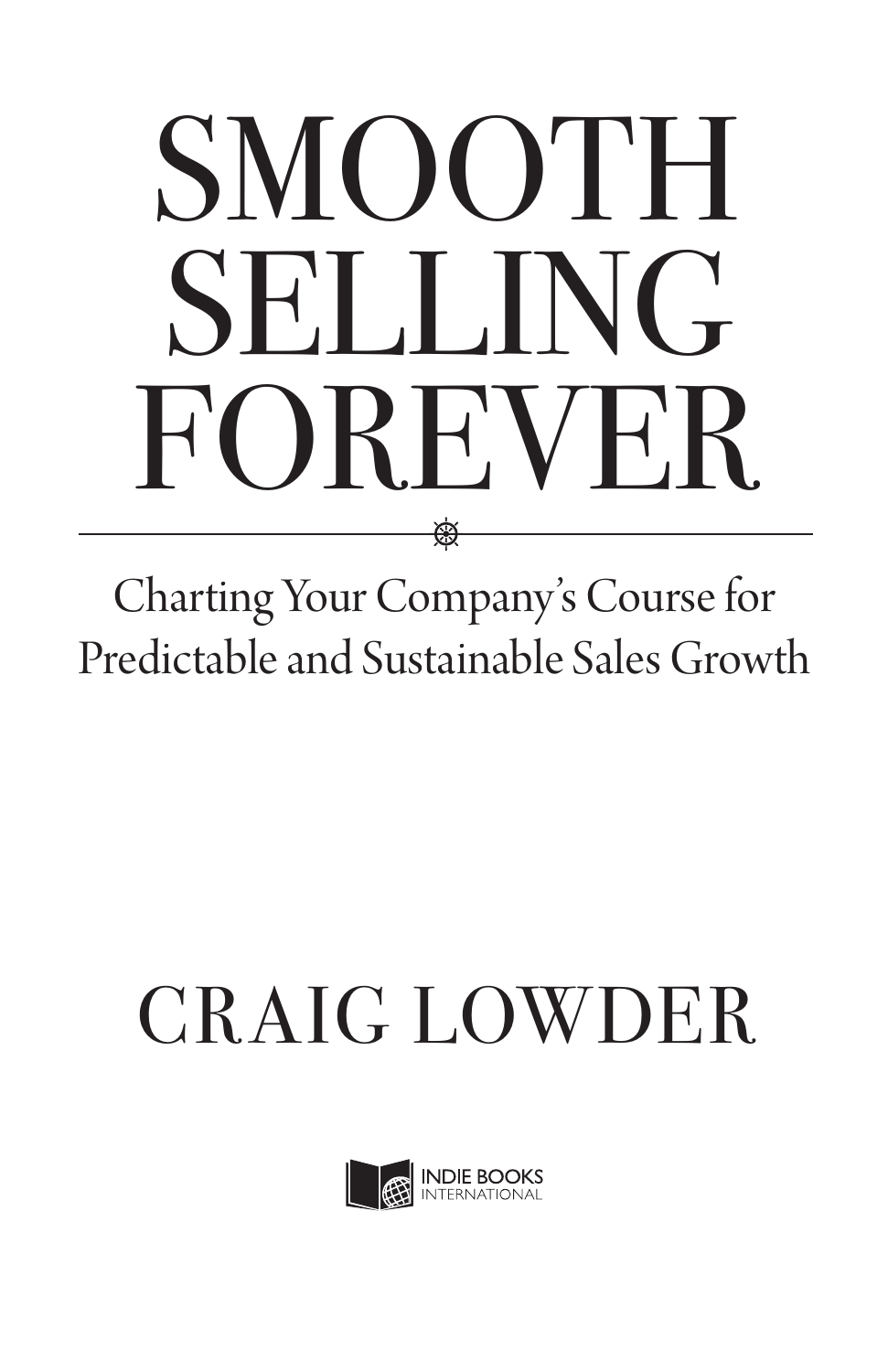# **CONTENTS**

| <b>SECTION</b> I                                                                                                                                                                                                                          |
|-------------------------------------------------------------------------------------------------------------------------------------------------------------------------------------------------------------------------------------------|
| Pick a Problem: Wasted Opportunities or Stalled                                                                                                                                                                                           |
| The Call to Have Predictable and Sustainable Sales                                                                                                                                                                                        |
|                                                                                                                                                                                                                                           |
| <b>SECTION II</b>                                                                                                                                                                                                                         |
|                                                                                                                                                                                                                                           |
|                                                                                                                                                                                                                                           |
|                                                                                                                                                                                                                                           |
|                                                                                                                                                                                                                                           |
|                                                                                                                                                                                                                                           |
| <b>SECTION III</b>                                                                                                                                                                                                                        |
| Sales Plan Execution Now and Forever  101                                                                                                                                                                                                 |
|                                                                                                                                                                                                                                           |
| Keep Looking to the Horizon113                                                                                                                                                                                                            |
| <b>APPENDIX</b>                                                                                                                                                                                                                           |
| Smooth Selling Toolkit  121<br>A<br>Sales Team Role Worksheet124<br>B<br>Job Candidate Profile  125<br>$\mathcal{C}$<br>Interview Evaluation Tool  126<br>D<br>Sales Performance Metrics 127<br>E<br>F<br>Funnel Math Worksheet. 129<br>G |
| ACKNOWLEDGEMENTS131                                                                                                                                                                                                                       |
|                                                                                                                                                                                                                                           |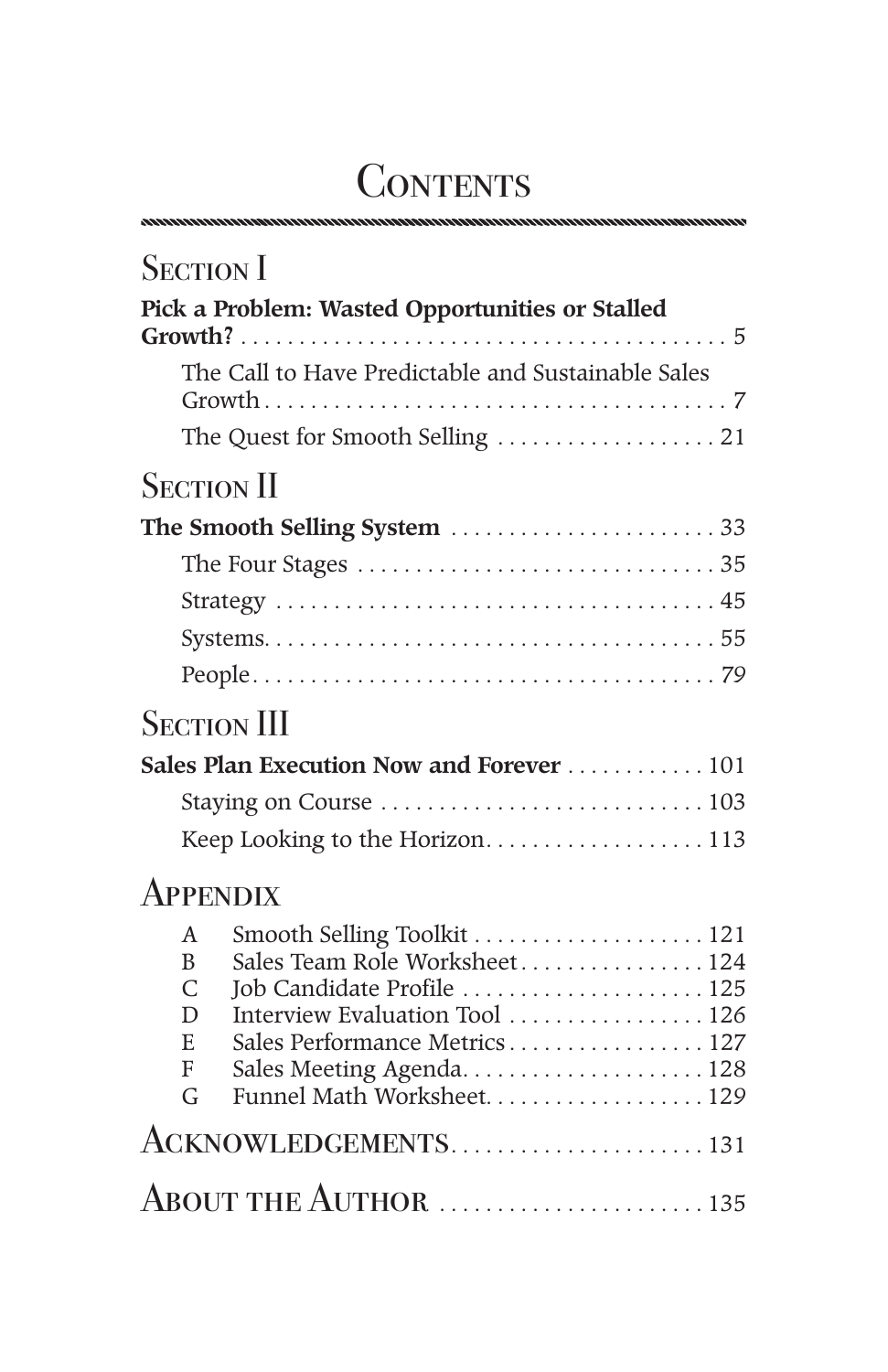

sunnamanan <del>(1).</del> sunnamanan

Pick a Problem: Wasted Opportunities or Stalled Growth?

*"It is not the ship so much as the skillful sailing that assures the prosperous voyage."*

— George William Curtis, American author and civil service reformer, 1824-1892

Typically a company's sales challenges can be reduced to one of two problems. The first is the ineffective handling of prospective deals resulting in squandered sales opportunities. The second challenge is a scarcity of qualified prospective deals that results in a disappointing lack of anticipated growth.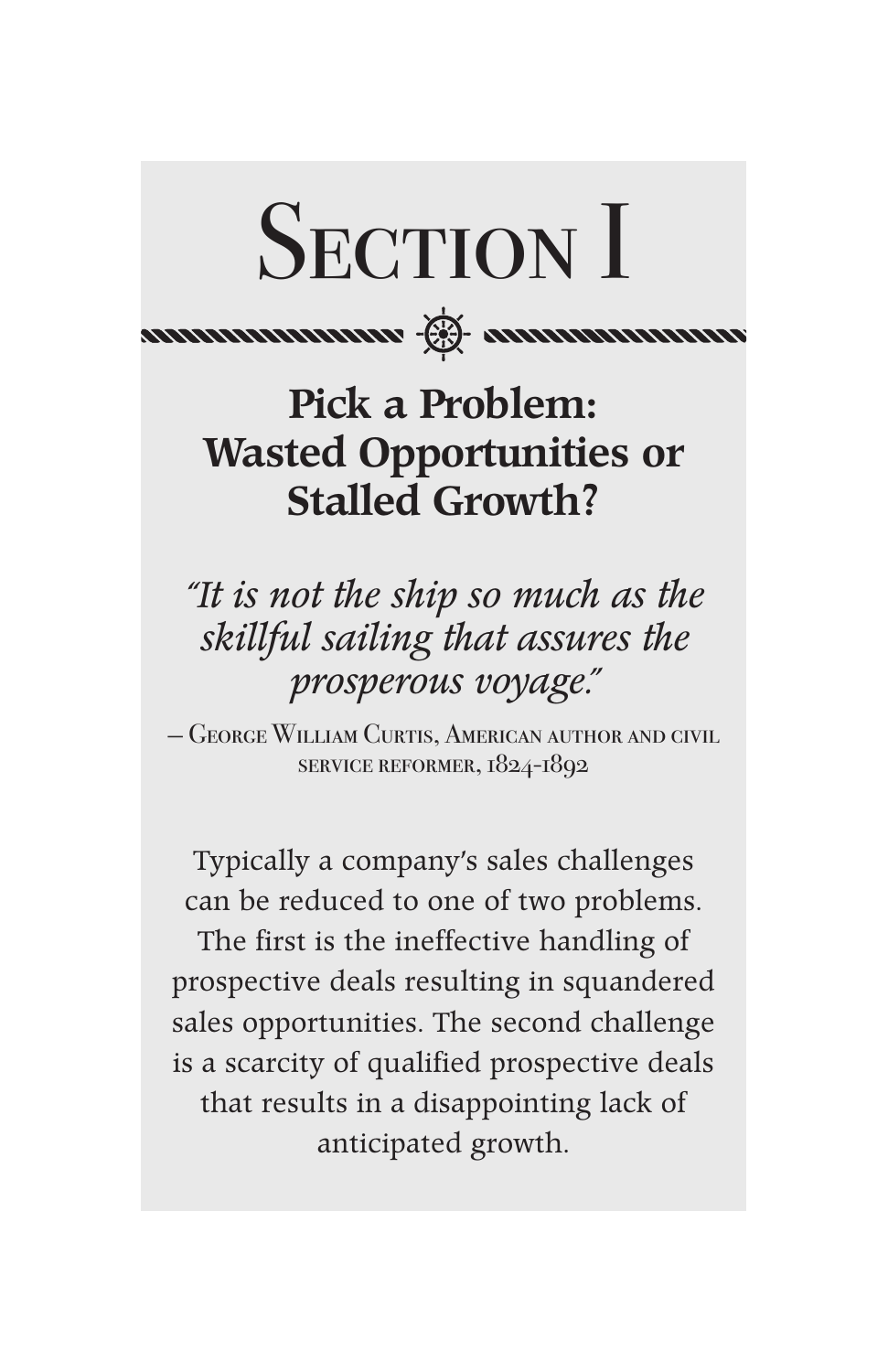# The Call to Have Predictable and Sustainable Sales Growth

d McConaghay, the CEO of Telident, had<br>a problem they did not prepare him for<br>at West Point or the Harvard Business<br>School He know about battle plans and business a problem they did not prepare him for at West Point or the Harvard Business School. He knew about battle plans and business plans, but what he really needed was a strategic sales plan.

Before being acquired by Teltronics Inc. in May of 2000, Telident, Inc. was a privately held company engaged in the design, manufacture, and marketing of proprietary hardware and software systems, which provide the exact location of a 911 telephone call to the emergency dispatcher at the public safety answering point who receives the call.

When I joined the organization as the vice president of sales, the cost of sales was out of control. The first challenge was the company only had a small sales team with limited band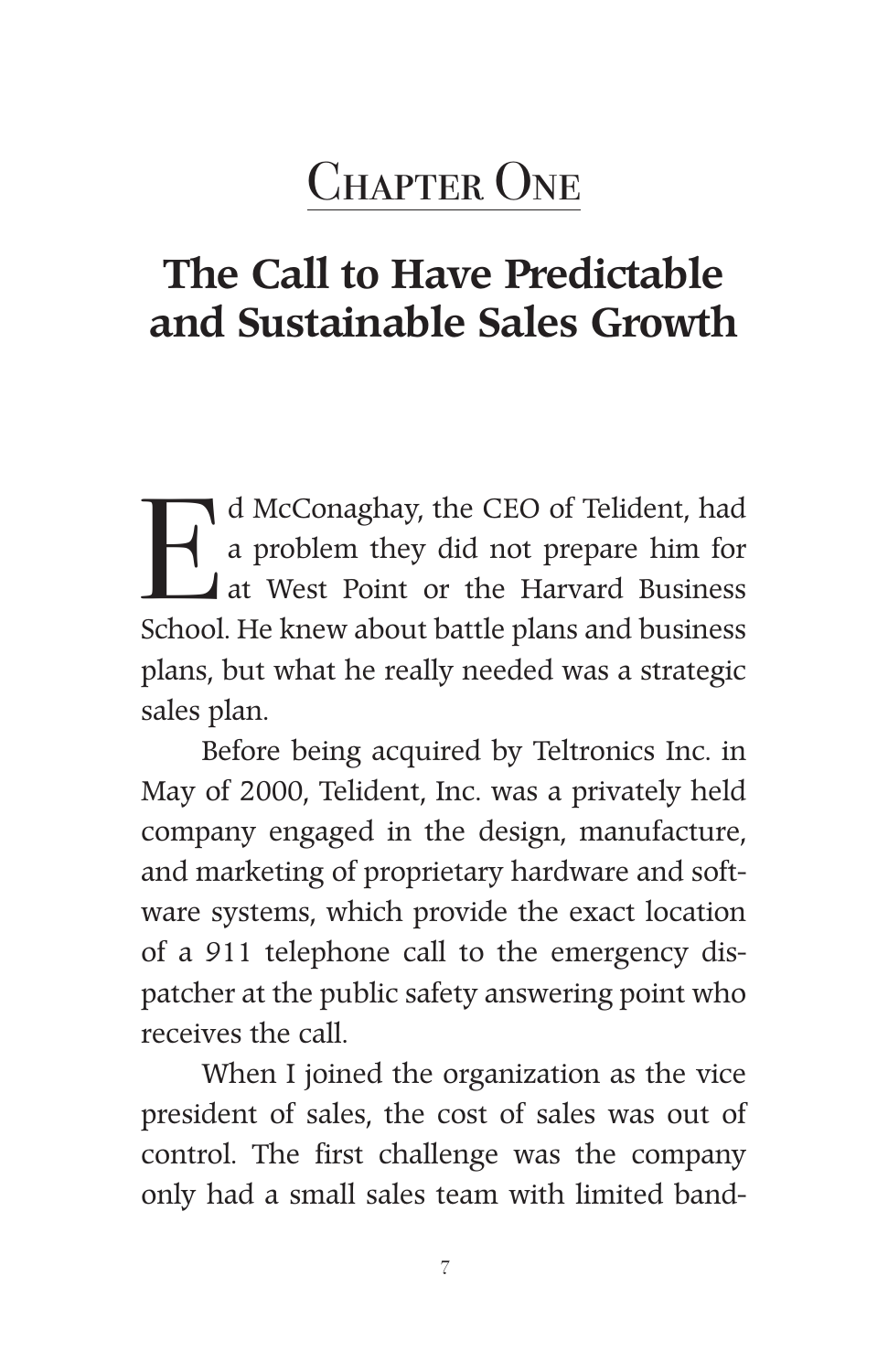width responsible for generating their own leads. The second challenge was once a lead was generated, the sales reps were flying all over the country to sell a product that took a minimum of three face-to-face sales calls to close. The third challenge was a low lead-to-sale conversion rate, due to the fact the company was not leveraging its technology channel partners to open doors and assist with the sale.

It did not take a West Point graduate to determine this was no way to win the war. A different approach was in order.

A smooth selling approach was needed and fast. The strategic sales plan we put in place emphasized selling through channel partners rather than trying to sell directly to the clients of these channel partners. Our solution was to make our 911 product an add-on module that the channel partners could sell when they sold an on-premise telephone system/PBX.

The sales team was comprised of good people, but the wrong kind of people. Since we did not have the right people to support the sales strategy, we hired people who did. The sales team was made up of hunters, but what we needed was farmers. Hunters are good at selling direct, but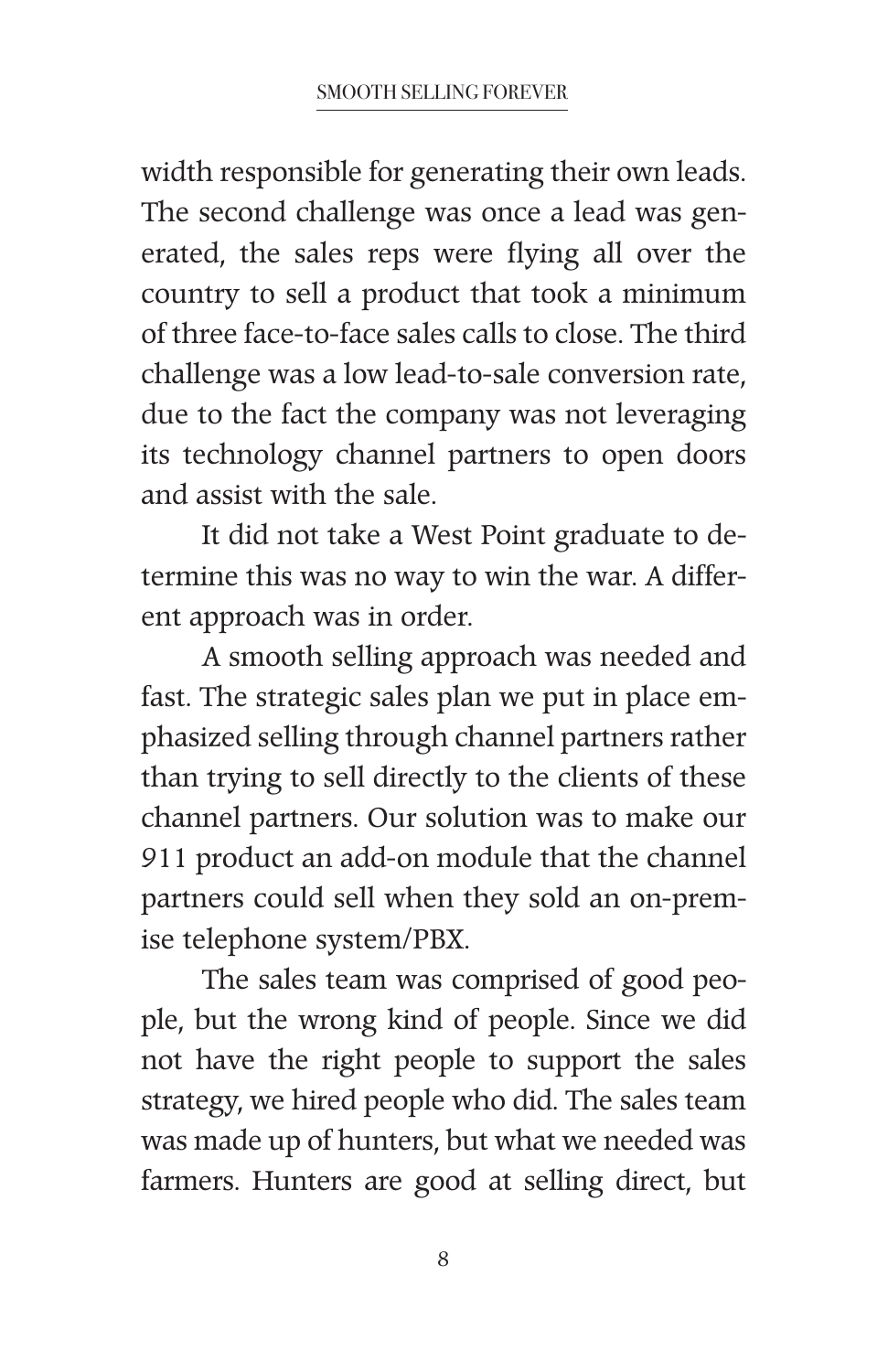are not good at working with channel partners. The hunters' egos and need to control the sale get in the way.

Next we put a sales process, activity- and results-based performance metrics, and a sales training program in place. The theme was to create a culture of sales enablement.

In the first year, we added four strategic channel relationships that generated \$1.8 million in new revenue, total sales increased by 78 percent, and productivity per sales rep increased by 65 percent.

## Top Twelve Reasons Why Sales are not Growing as Expected

The challenges at Telident were not unusual. Over the past three decades I have studied dozens and dozens of small to mid-size companies where the selling was not smooth. Patterns began to emerge as to why sales were not growing as expected.

Based on my research, the following list of reasons is provided in reverse rank order, from number twelve to number one.

#### 12. No annual performance reviews.

An annual performance review forces a man-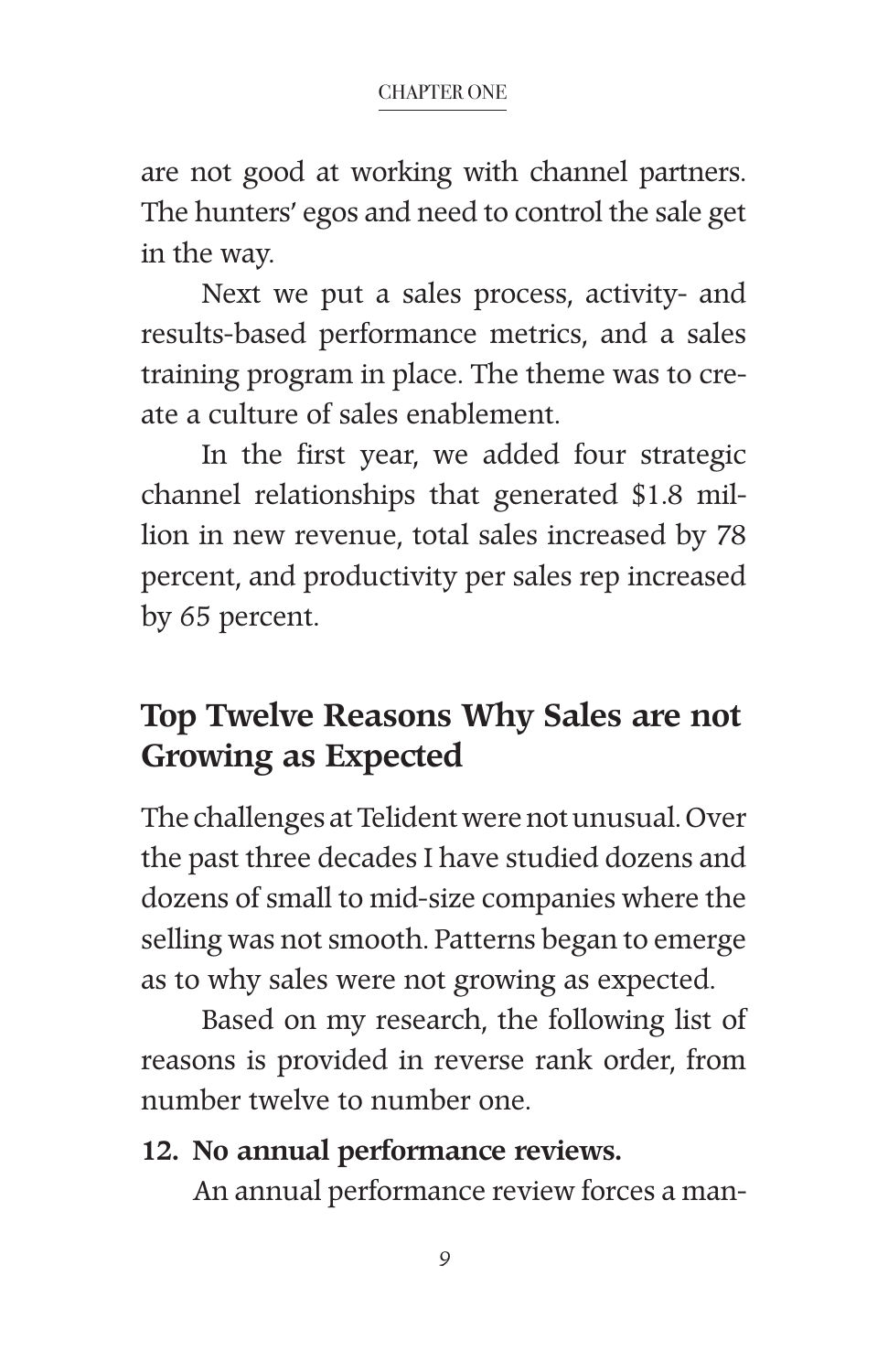ager to sit down and evaluate performance. This is the time to set goals for the following year. Then progress should be tracked and discussed minimally on a quarterly basis if not monthly. This also lays the foundation for performance improvement and, if necessary, termination.

11. Over reliance on sales team to generate leads.

Having sales reps fend for themselves when it comes to finding leads is an ineffective approach. While sales reps should always be on the lookout for good prospects, there should be an automated, digital lead-generation and lead-nurturing program in place to feed them qualified leads.

10. Limited, ineffective sales skills training; sales mentoring is non-existent.

A sales leader should travel with each sales rep regularly–at least monthly–to determine their competency. With that, knowledge and skills training can be customized to fit each rep's needs. The best training involves ongoing coaching and mentoring in addition to formal training sessions. Role-playing is an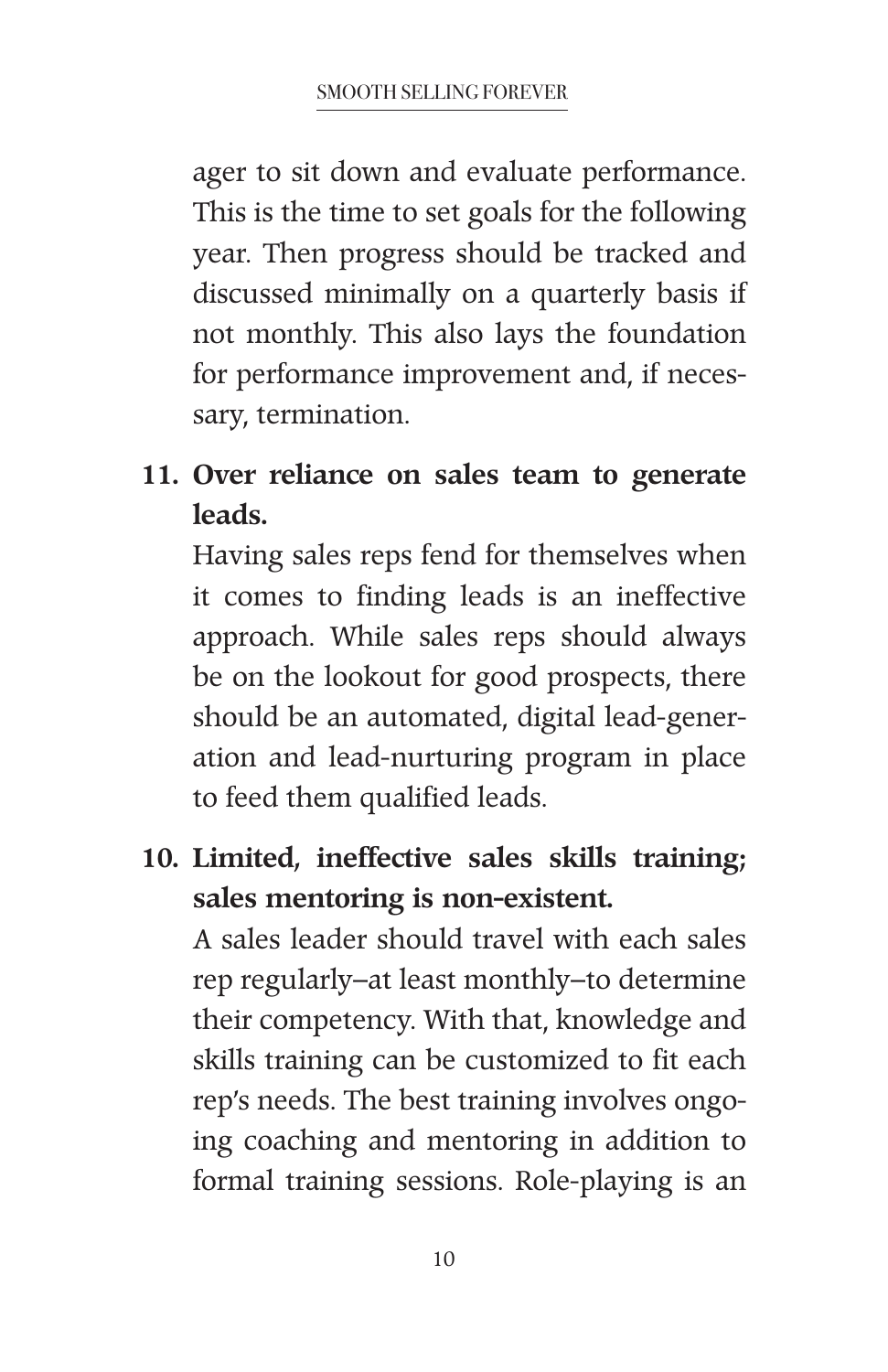excellent way to test a sales rep's ability to apply what he or she has been taught. Practice improves performance.

9. Compensation plan doesn't incent desired behavior.

What gets rewarded gets done. The comp plan should provide the right activity- and results-based incentives. An effective comp plan is a win-win for the sales rep and the company. Another question to consider: will it help attract the right salespeople?

8. No customer relationship management (CRM) system.

A first step is to determine the proper application of CRM for the team. CRM is not one size fits all, and should be customized to match the company's sales processes, sales support structure, and sales reporting requirements. This is the single repository for all sales activity and results reporting. The proper implementation of a CRM system enables multiple departments to see the status of sales activities and deal progression.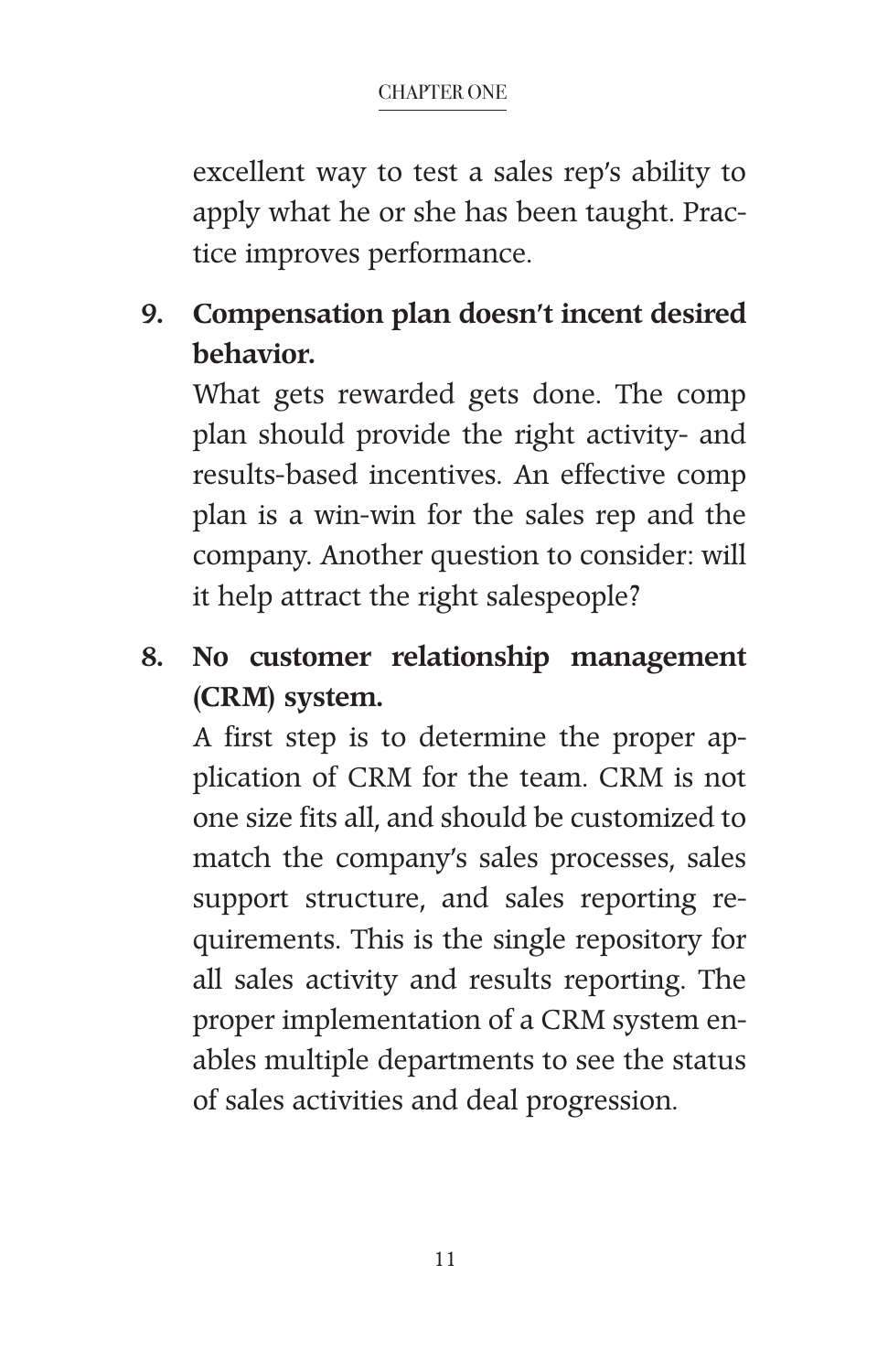## 7. Sales message doesn't differentiate from the competition.

The company's sales message must distinguish the company from the competition by communicating unique value. To accomplish this, the message must be: (1) important to the prospect, (2) unique to your company, and (3) easy to defend against competitive attack. There are three messaging musts: it must be *simple*, it must be presented from the *customer's point-of-view*, and it must be *memorable*.

#### 6. Sales team is not staffed properly.

The sales team must be led by a sales manager who is focused on building highly effective sales reps versus securing individual sales to achieve significant and sustainable results. There needs to be a proper structure to maximize sales, such as outside versus inside reps, reps that are hunters versus reps that are farmers, and direct sales versus indirect sales channel support reps.

5. No short-term and/or long-term sales pipeline and forecasting tool.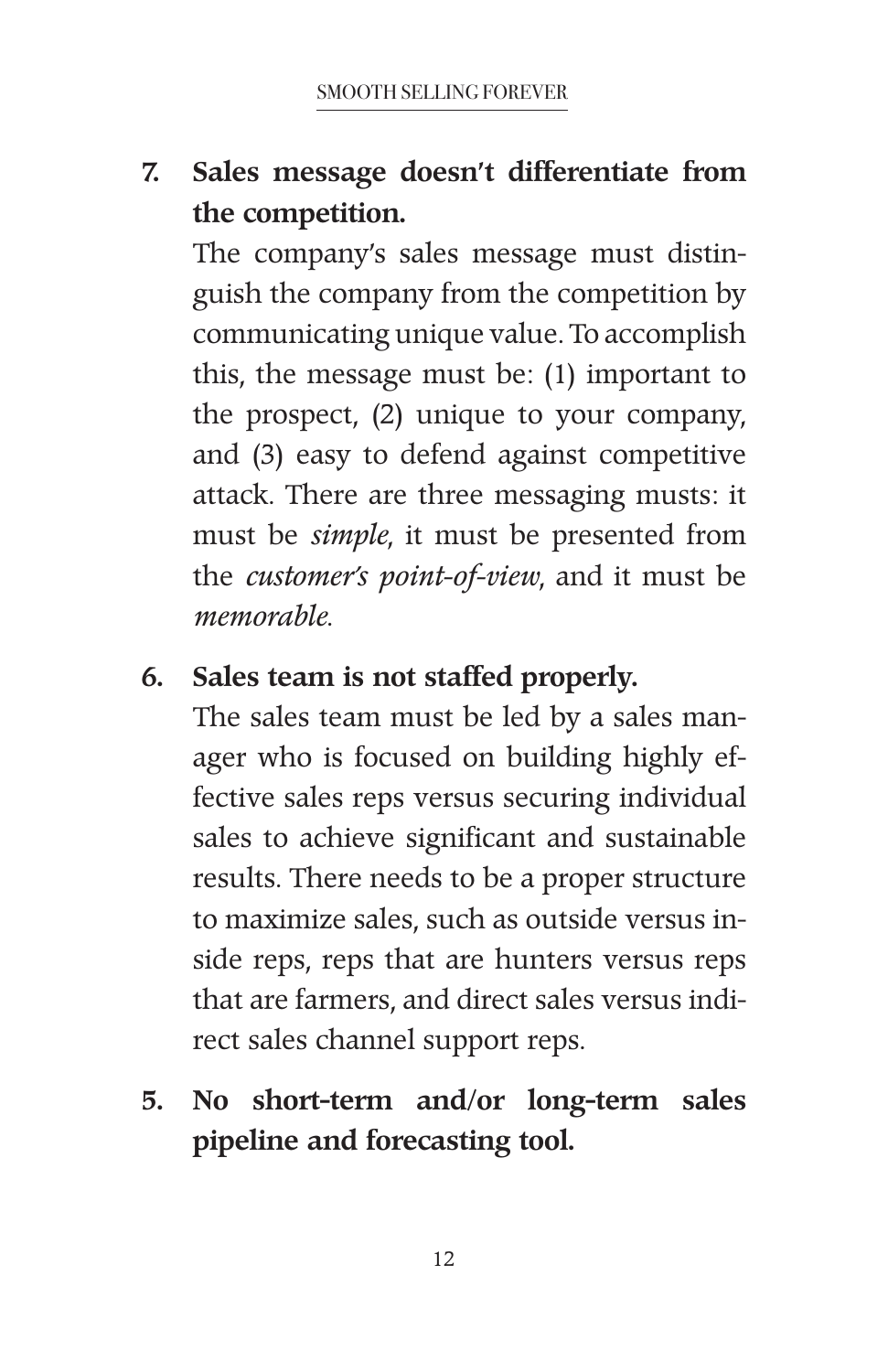A sales pipeline and forecasting tool provides a bottom-up view for use by the company to forecast future sales, align costs with expected revenues, and accurately predict cash flow. Monitoring the sales pipeline is one of the most important duties of a sales manager.

## 4. No weekly scheduled sales meetings for the group and one-to-one.

These meetings should be a learning experience designed to share success stories, what's working and what's not working, as well as to identify and resolve issues that are getting in the way of making sales. These meetings are the foundation of effective coaching and mentoring. Each member of the sales team should know what is expected of them each week. The sales leader should make sure everyone comes prepared to report on their expected deliverables.

#### 3. Sales metrics are not clearly defined.

Attention must be paid to how a company is keeping score of sales *activities* and *results*. This is how a company sets the proper performance levels it desires and provides a common scorekeeping system for what is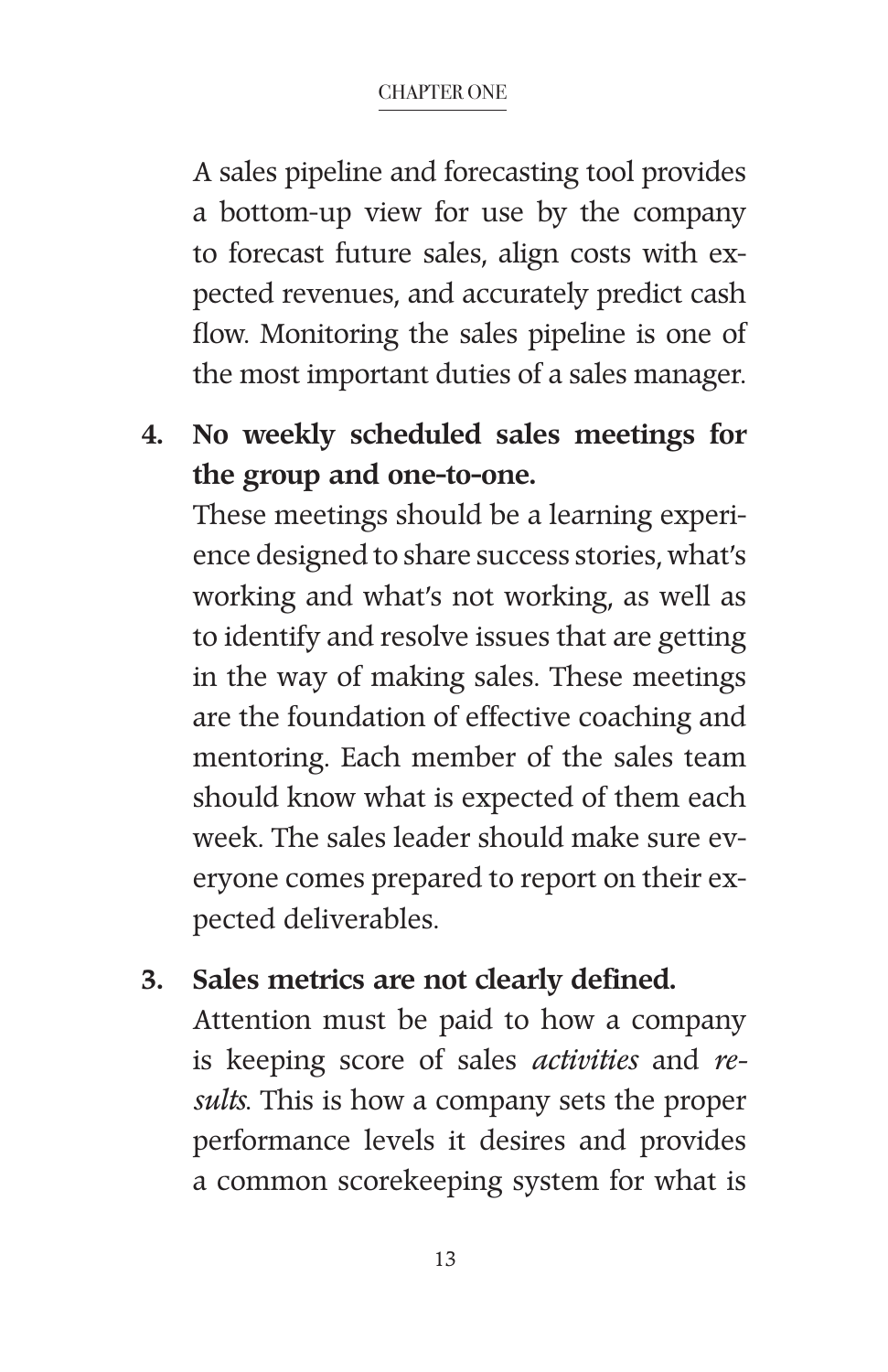defined as good and bad. Furthermore, this is how to determine future success before it is too late.

#### 2. No defined sales processes.

Each step of a company's sales processes must be clearly stated and documented. This creates a common language and understanding of sales success. It is vitally important to define checkpoints for each step in the sales process.

### 1. No detailed sales plan that is understood by the entire sales team.

The number one reason holding companies back from smooth selling is the lack of a sales plan understood by all. Remember this business adage? "The probability of hitting your goal is much greater if you have one." A business must know where it wants to go and when and how it wants to get there. A written plan must be created that includes three critical elements: (1) sales strategy, (2) sales support/enablement systems, and (3) sales organization structure and people (all of which will be discussed later in this book in chapters four, five, and six). The plan must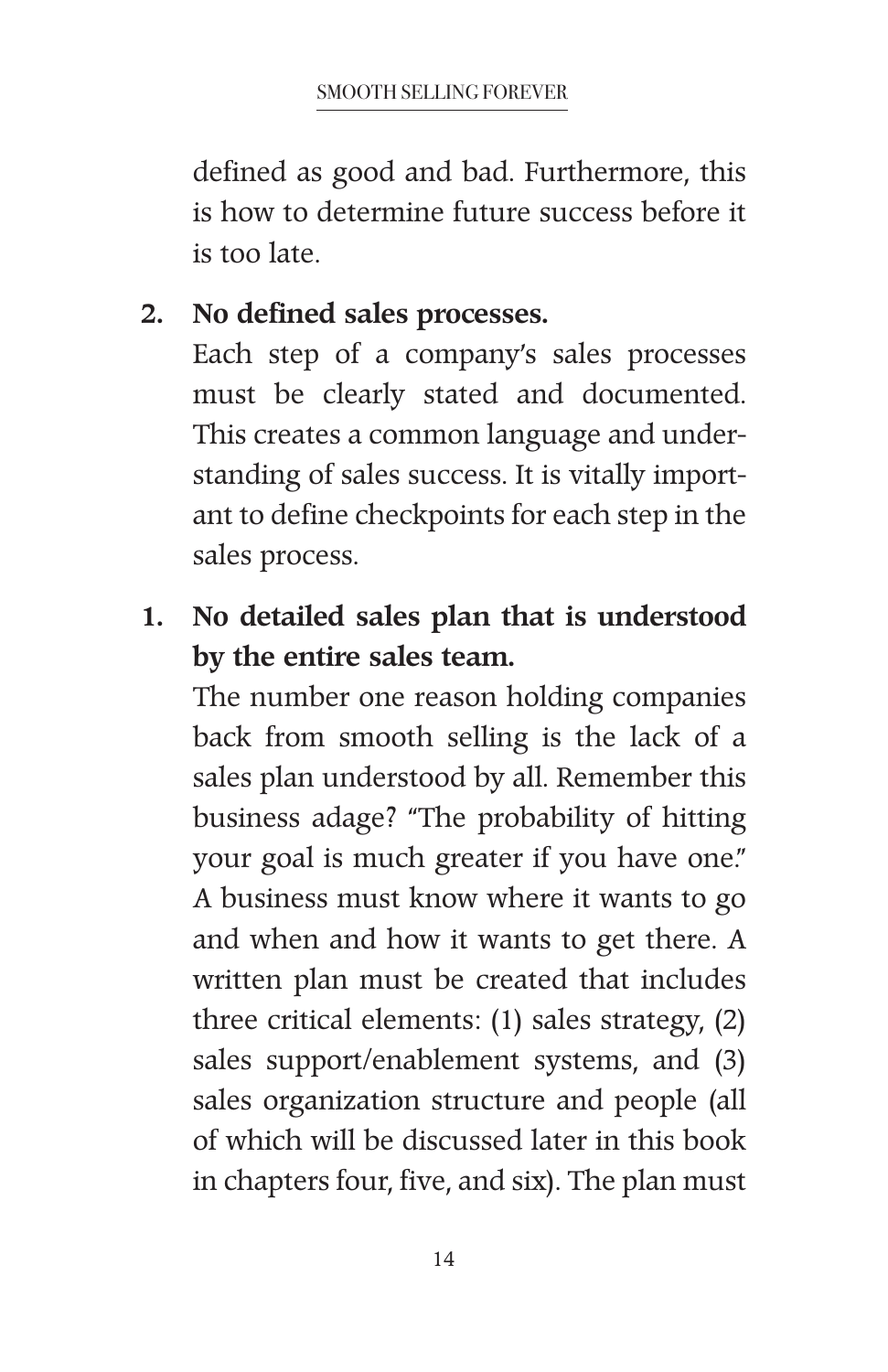include clear deadlines and accountability for executing each and every plan component. This must be clearly stated in writing. No fuzzy thinking allowed.

### Smooth Selling from the Beginning

Most of the stories in this book are wasted opportunity or stalled growth stories. But this also works from the get-go. When a company is in startup mode, then there is the opportunity to start smooth selling from the beginning. That was the case in 2002 for Gary Schafer, a serial entrepreneur with an MBA from Northwestern and a pedigree from McKinsey Consulting. In 2002 he co-founded and became the CEO of SIVOX Technologies, a Chicago area developer of simulation-based eLearning software solutions targeting Fortune 500 companies with inbound and outbound customer call centers.

When there is no market, a company needs to create one. SIVOX provided software and support services designed to help companies better recruit and train their call-center agents. The company's system, used in about eighty call centers nationwide, enabled call-center agents to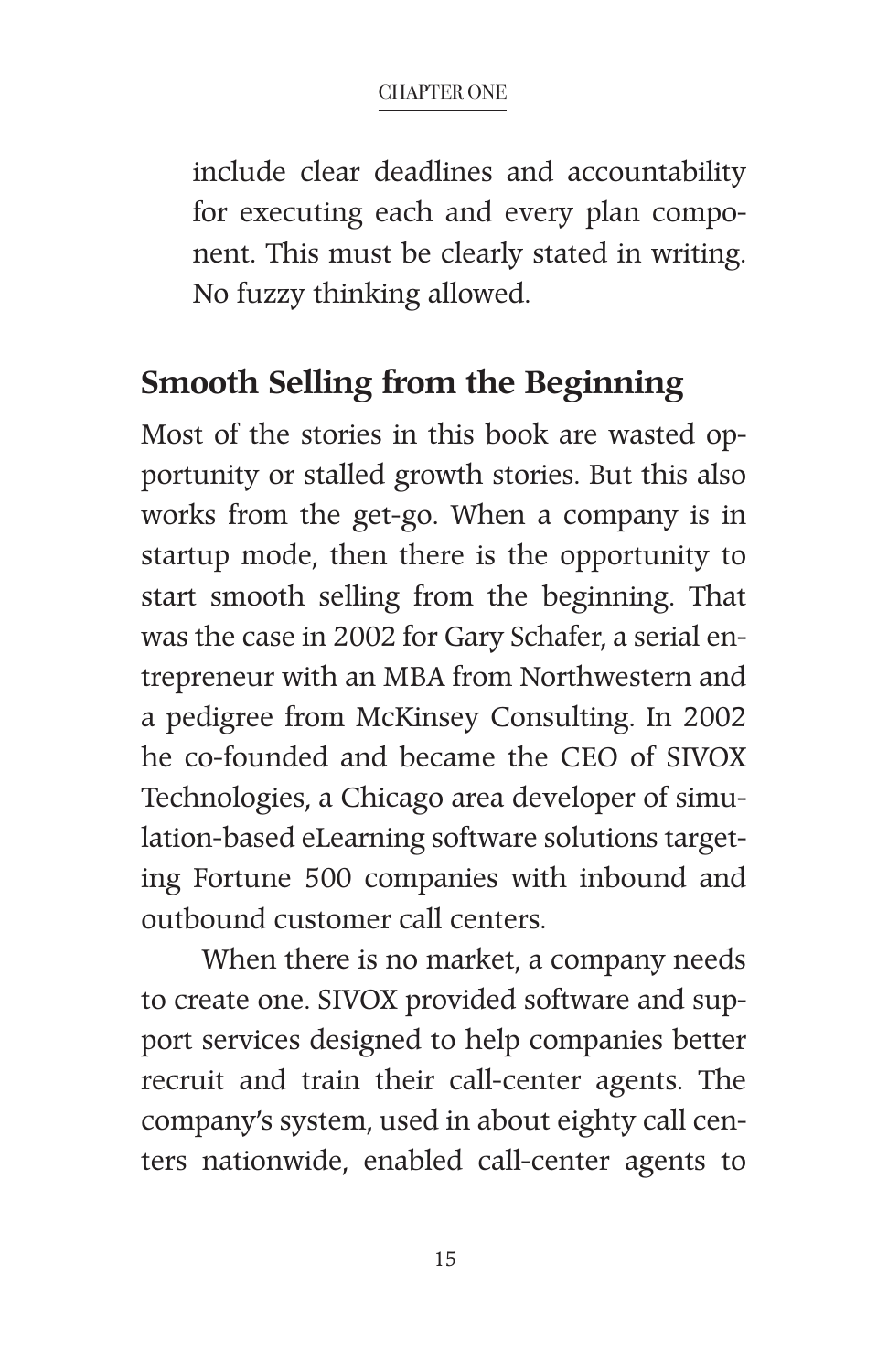practice their call-handling skills through interactive simulations.

As the vice president of sales and marketing, I participated in the launch of this new company. We designed and branded the product as a prepackaged software solution. With the strategy in place, the next task was to hire and train a sales force that could fill the pipeline.

The results were sales of \$1.9 million with two Fortune 100 companies (MCI and Sprint) and a \$20 million-plus sales pipeline within nine months of launch. We also won the Chicago Software Association's 2003 Early Stage Investment Conference Business Plan Award.

# Smooth Selling Ahead

What is smooth selling? Think of the successful America's Cup yachting teams as the metaphor.

The America's Cup is the oldest international sporting trophy, an ornate sterling-silver pitcher awarded to the winner of the America's Cup match races. The trophy was originally awarded in 1851 for a race around the Isle of Wight in England, which was won by the schooner America. The trophy was renamed the America's Cup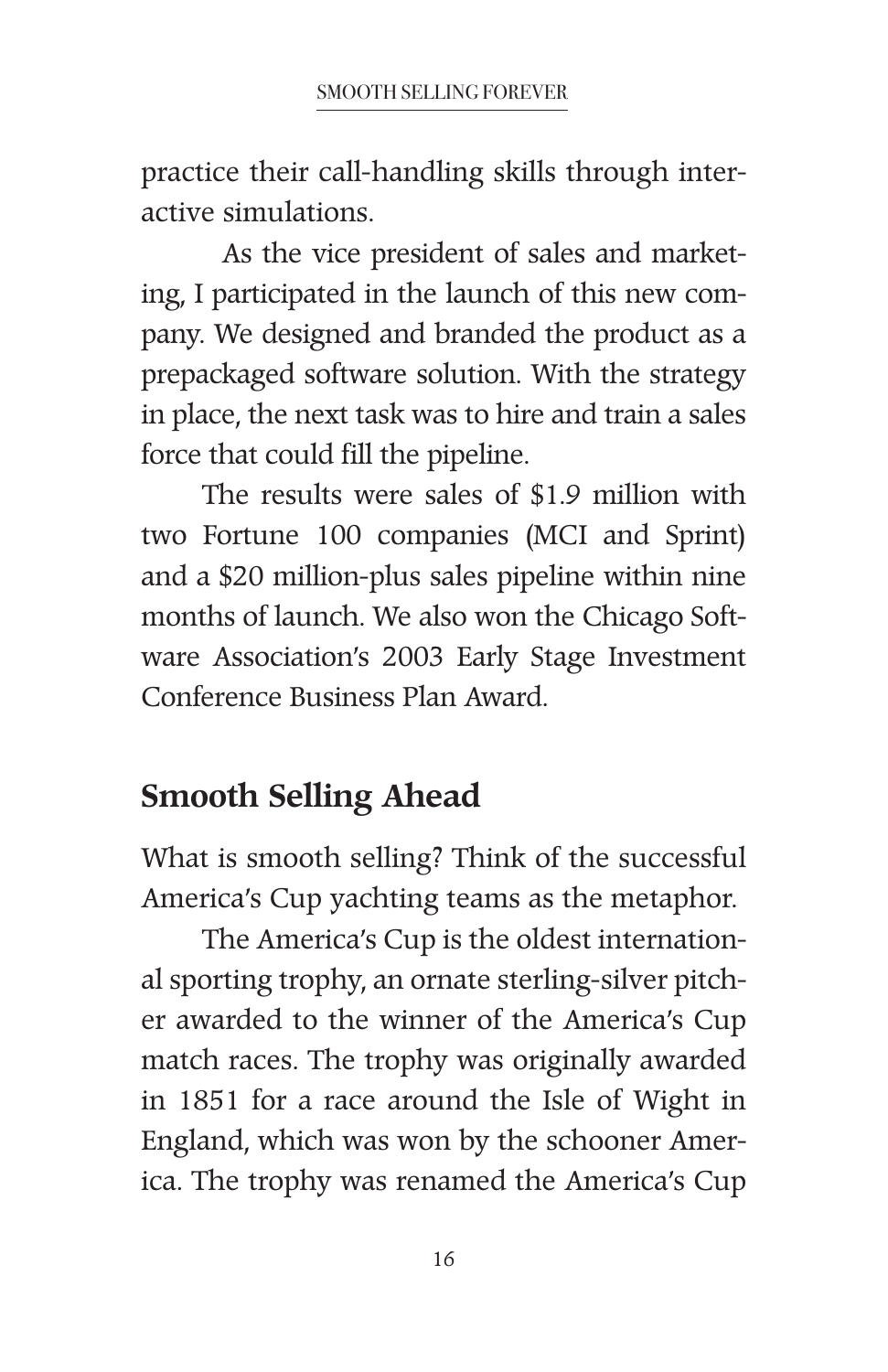after the yacht and was donated to the New York Yacht Club with terms that made it available for perpetual international competition.

The history and prestige associated with the America's Cup attracts the world's top yacht designers, sailors, and crews. In addition, the race could not happen without the involvement of wealthy sponsors and partners. It is a test not only of sailing skill and boat design, but also of fund-raising and management skills.

What it takes to win the America's Cup yacht race can readily be likened to winning in sales.

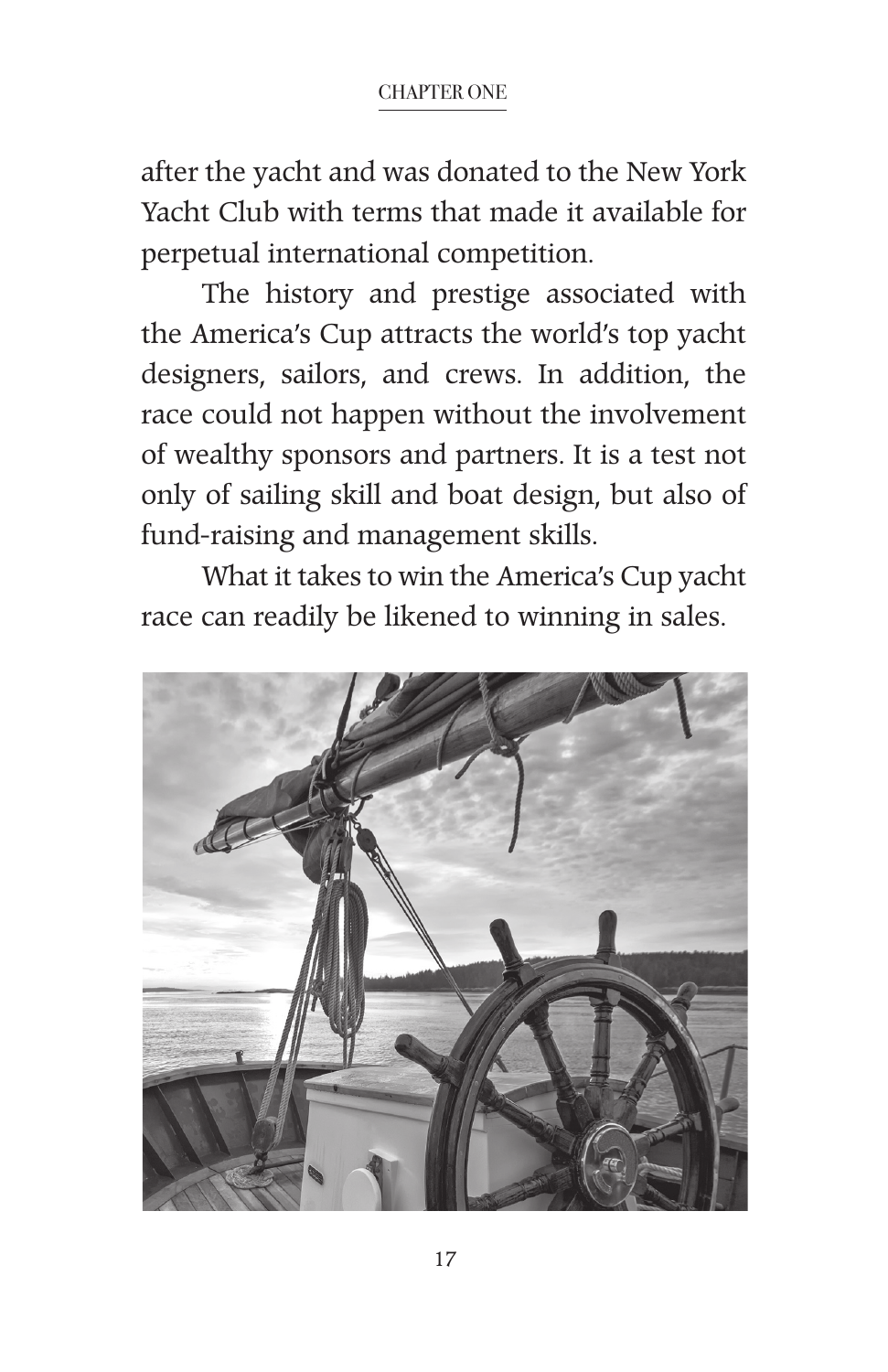**Assess.** The first step is to assess. In sailing you have to assess if you have the right technology and people. Yacht design and finding the right sailors is a constantly evolving science. In business you have to assess the four critical areas of sales operations: strategy, methodology, performance metrics, and people.

**Design.** In yachting next comes boat and sail design. That might mean a twelve-meter yacht, a ninety-foot multihull yacht, or a wingsail catamaran. In business the second step is to design the right sales plan: sales strategy, sales enablement/support systems, and people. Different challenges call for different sales approaches. For instance, do you need a sales team of hunters or farmers or both?

**Deploy.** A third step is to deploy**.** The America's Cup sailors are some of the best trained athletes in the world. Before the sailing races begin there has been rigorous training and preparation. In business the third step is to deploy the sales team and support systems. They need to know what the strategy is and what is expected of them to win.

**Execute.** Finally comes the execution**.** Yacht races are not won on paper, they are won in the